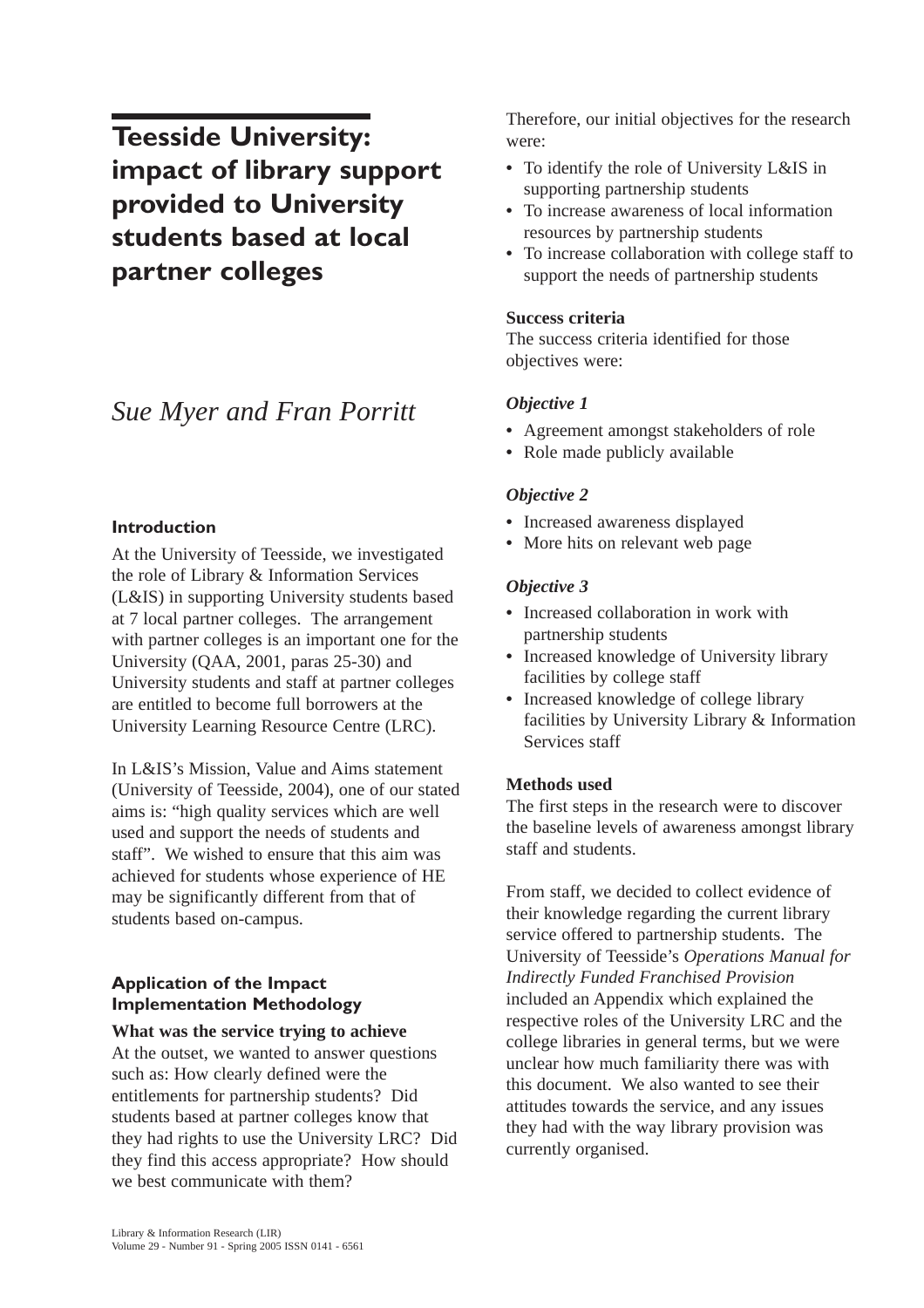From students, we wanted to know who used the University LRC in addition to their college libraries, and what their perceptions were concerning the value of those services.

This first stage was accomplished by interviews with 7 librarians at partner colleges and with 19 University L&IS staff, as well as by questionnaires distributed to the partnership students.

The interviews were semi-structured, as we wanted to explore the issues as fully as possible. We also asked staff to complete a questionnaire consisting of attitudes statements so that we could measure their responses to particular issues.

The questionnaires were distributed by college staff on our behalf during November-December 2003. They gave us the opportunity to collect qualitative data from off-campus students. 314 questionnaires were returned. It was difficult to measure the response rate because of the changing nature of the user population.

## **Significant results and how they have been used**

The detailed findings of these interviews and questionnaires were summarised into a report. Some good practice was observed such as a good level of general awareness among staff, and a reasonable level of student satisfaction with library staff. However, from this research, key issues emerged. These issues included:

- **•** Some staff uncertainty over very detailed aspects of student entitlements to particular services.
- **•** A lack of use of the University LRC by partnership students (with only 9% of surveyed students saying they used it), based largely on an unwillingness to travel, but also on some lack of awareness about resources.
- **•** Concern that there was a lack of awareness by students of available off-campus services even though the majority had suitable IT access (84% of surveyed students had home internet access)
- **•** Desire to improve co-ordination of library provision so that both the University LRC and the college libraries displayed a consistent approach, especially over induction and information skills
- **•** Some college librarians were concerned that they were not adequately consulted over resource needs for particular programmes

21 recommendations were made in this initial report and were circulated amongst members of L&IS staff as well as LRC staff from the partnership colleges. Staff were asked to vote on each of the recommendations, using a Lickert scale, which allowed staff to indicate varying levels of agreement.

The results of the votes were then discussed at a Higher Education Business Partnership (HEBP) meeting of library and information professionals, which comprised senior staff from University L&IS as well as librarians from each of the colleges. The voting mechanism proved a useful way of obtaining feedback on the recommendations, and enabled initial actions to be targeted towards proposals for which there was a clear consensus.

The next stage of the research was to act on those recommendations. A number of initiatives took place. For example:

- **•** A factsheet for partnership students (http://www.tees.ac.uk/lis/whoweare/factsheet s/fs17.pdf) was expanded to include more detailed information on all relevant services.
- A new section of the University of Teesside L&IS web site was created which is aimed particularly at partnership students http://www.tees.ac.uk/lis/partnership . This section includes lists of electronic resources and University L&IS contact names for each of the programmes. Together with the factsheet, this initiative may be seen as fulfilling the success criteria for Objective 1 listed above.
- **•** College librarians were introduced to University-funded online databases during a staff development day so that they were better prepared to provide information skills training to students at their colleges.